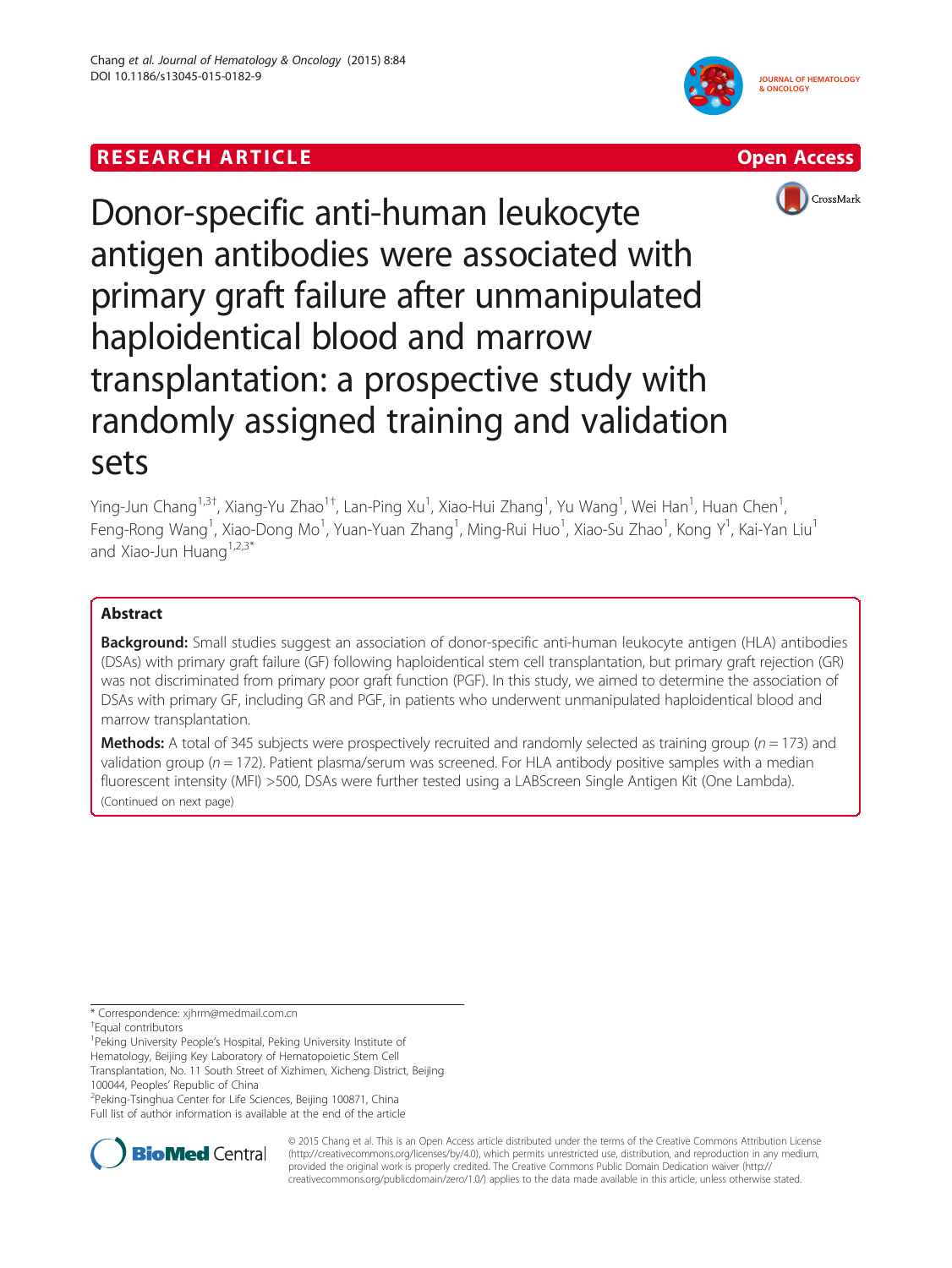## (Continued from previous page)

Results: A total of 342 patients (99.1 %) achieved sustained myeloid engraftment. The median times to neutrophil engraftment and platelet engraftment were 13 days (range, 8–28 days) and 18 days (range, 6–330 days), respectively. The cumulative incidence of primary GF was  $6.4 \pm 1.3$  % and included GR (0.9  $\pm$  0.5 %) and PGF (5.5  $\pm$  1.2 %). Of the 345 cases tested, 39 (11.3 %) were DSA positive. Multivariate models showed that DSAs (MFI ≥ 10,000) were correlated to primary GR ( $P < 0.001$ ) and that DSAs (MFI  $\geq$  2000) were strongly associated with primary PGF ( $P = 0.005$ ). All patients were classified into three groups for analysis. Group A included cases that were DSA negative and those with a DSA MFI <2000 ( $n = 316$ ), group B included cases with a 2000  $\leq$  MFI < 10,000 ( $n = 19$ ), and group C included cases with a MFI  $\geq$ 10,000 ( $n = 10$ ). The DSAs were associated with an increased incidence of the primary GF (3.2 vs. 31.6 vs. 60 %, for groups A, B, and C, respectively, P < 0.001), transplant-related mortality (TRM) rate (17.2 vs. 14.7 vs. 33.3 %, for groups A, B, and C, respectively,  $P = 0.022$ ), and inferior overall survival (OS, 77.3 vs. 85.3 vs. 44.4 %, for groups A, B, and C, respectively,  $P = 0.015$ ). The primary GF was independently associated with a higher incidence of TRM ( $P < 0.001$ ), inferior disease-free survival ( $P < 0.001$ ), and OS ( $P < 0.001$ ).

Conclusions: The findings confirmed the effect of DSAs on primary GF, including GR and PGF, and survival. Our results suggest incorporating DSAs in the algorithm for haploidentical donor selection.

## Background

Allogeneic stem cell transplantation (allo-SCT) is a potentially curative treatment for patients with hematologic malignancies [\[1](#page-8-0)–[7](#page-8-0)]. However, complications, such as graft failure (GF) and relapse, remain serious problems [[4, 5](#page-8-0), [8](#page-8-0)–[16\]](#page-8-0). Primary GF includes graft rejection (GR), which is defined as a failure to engraft neutrophils (absolute neutrophil count (ANC)  $\leq 0.5 \times 10^9$ /L) by day +28 for three consecutive days and the absence of donor hematopoiesis [[14](#page-8-0), [17\]](#page-8-0). It also includes poor graft function (PGF), which is the failure to achieve two or three adequate blood counts (ANC  $\leq 0.5 \times 10^9$ /L, platelet  $\leq 20 \times 10^9$ /L, or hemoglobin (Hb)  $\leq 80$  g/L) following allo-SCT in the presence of complete donor hematopoiesis [\[12, 14, 17](#page-8-0)]. The incidence of primary GF ranges from 2 to 15 % in patients who undergo human leukocyte antigen (HLA)-matched sibling donor transplantation, unrelated donor transplantation (MUDT), or umbilical cord blood transplantation (UCBT) [[10](#page-8-0), [13, 18](#page-8-0)–[22\]](#page-8-0). In the past 10 years, HLA-mismatched/haploidentical transplants (haplo-SCTs) have been used more frequently [[1](#page-8-0)–[5](#page-8-0), [23](#page-8-0)–[25\]](#page-8-0); as a result, GF has become an increasing problem that contributes to high morbidity and mortality after transplantation. The incidences of GF in patients who underwent CD34-selected [[5\]](#page-8-0) and CD3/CD19-depleted haplo-SCTs [\[4](#page-8-0)] were 9 and 8 %, respectively. The rate of GF following haplo-SCTs with post-transplant cyclophosphamide was 13 % [\[8, 25](#page-8-0)].

Donor-specific antibodies (DSAs) refer to anti-HLA antibodies that specifically correspond to a mismatched antigen of the donor [\[9](#page-8-0), [20](#page-8-0)–[22, 26](#page-8-0)–[28](#page-8-0)]. The role of DSAs in solid organ transplantation is well established [[29](#page-8-0)]. In allo-SCTs [\[20, 21](#page-8-0), [30](#page-8-0)], DSAs have been associated with primary GF after either MUDT or UCBT. In haplo-SCT, Ciurea et al. [\[22](#page-8-0)] showed that 75 % of pretransplant DSA-positive patients with a median fluorescent intensity (MFI) >1500 failed to engraft, compared with 5 % of DSA-negative patients ( $P = 0.008$ ). In another study, the authors found that three of five patients with high levels of DSA (MFI > 10,000) had GF. [\[9\]](#page-8-0) Although the association of DSAs with primary GF after haplo-SCT has been observed [[9, 22, 31\]](#page-8-0), there are some limitations of previous studies: (1) most studies were retrospective [[22](#page-8-0), [31](#page-8-0)], except one [[9\]](#page-8-0); (2) they included small numbers of patients [[9, 22](#page-8-0), [31](#page-8-0)]; (3) primary GR was not discriminated from primary PGF [[9, 22](#page-8-0), [31](#page-8-0)]; and (4) there were no training and validation groups [[9, 22, 31](#page-8-0)].

In our center, we established an unmanipulated haploidentical blood and marrow transplant (HBMT) protocol that can achieve outcomes comparable with HLA-identical sibling or unrelated donor transplantation. The incidence of primary GR was approximately 1 % in patients undergoing unmanipulated HBMT. [[1](#page-8-0), [32\]](#page-8-0) However, we found that primary PGF, with an incidence of approximately 4–5 %, was a severe complication with a higher incidence of mortality after unmanipulated HBMT (unpublished data). Therefore, we prospectively investigated the influence of DSAs on primary GF, including GR and PGF, after unmanipulated HBMT in a training group of 173 patients and validated the results in an independent cohort of 172 cases.

## Results

## Patient characteristics

The median age of the patients was 26 years (range, 2– 58 years). All patients were treated with a myeloablative conditioning regimen. The median infused total nucleated cell dose (TNC) and CD34<sup>+</sup> cell dose were  $8.34 \times 10^8$ /kg (range,  $1.78 - 23.69 \times 10^8$ /kg) and  $2.59 \times 10^6$ /kg (range,  $0.39 - 16.82 \times 10^6$ /kg), respectively. Other demographics are listed in Table [1](#page-2-0). The characteristics of the patients in the training group and validation set were similar.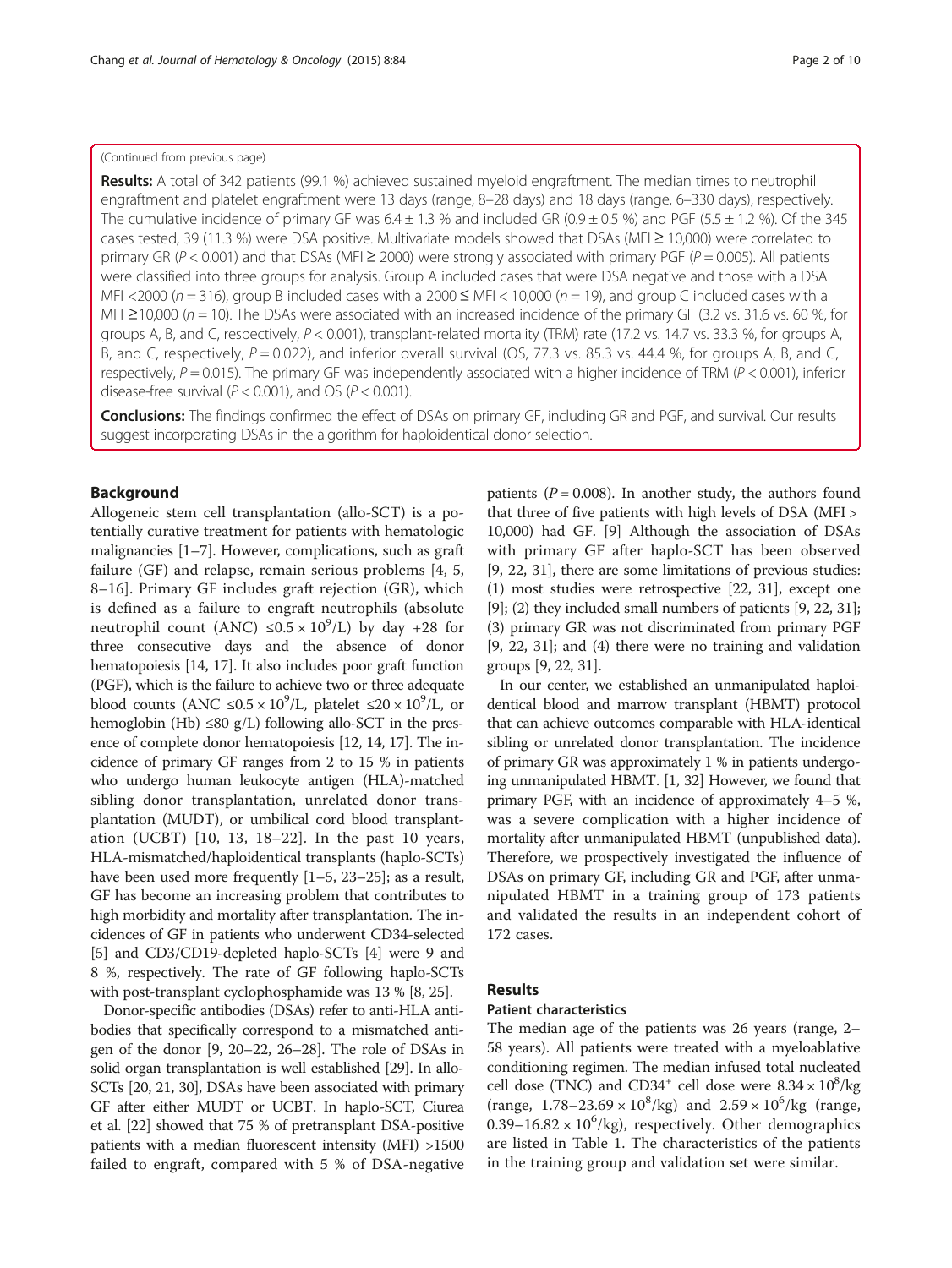## <span id="page-2-0"></span>Table 1 Patient and donor characteristics

|                                                     | All patients         | Training group       | Validation group     | $P$ value |
|-----------------------------------------------------|----------------------|----------------------|----------------------|-----------|
| Patient number                                      | 345                  | 173                  | 172                  |           |
| Median age (range), years                           | $26(2-58)$           | $26(4-58)$           | $26(2-58)$           | 0.830     |
| Median weight (range), kg                           | $62(13-113)$         | $61(18-113)$         | $63(13-110)$         | 0.388     |
| Male sex, $n$ $(\%)$                                | 201 (58.3)           | 100 (57.8)           | 101 (58.7)           | 0.863     |
| Diagnosis, n (%)                                    |                      |                      |                      | 0.142     |
| AML                                                 | 137 (39.7)           | 69 (39.9)            | 68 (39.5)            |           |
| ALL                                                 | 116 (33.6)           | 49 (28.3)            | 67 (39.0)            |           |
| CML                                                 | 19 (5.5)             | 10(5.8)              | 9(5.2)               |           |
| <b>MDS</b>                                          | 38 (11.0)            | 24 (13.9)            | 14(8.1)              |           |
| Others                                              | 35 (10.1)            | 21(12.1)             | 14(8.1)              |           |
| Disease status, SR/HR (n (%))                       | 265 (76.8)/80 (23.2) | 135 (78.0)/38 (22.0) | 135 (78.0)/38 (22.0) | 0.589     |
| Conditioning regimen                                |                      |                      |                      |           |
| MA                                                  | 345 (100 %)          | 173 (100 %)          | 172 (100 %)          |           |
| No of HLA-A, B, DR mismatched                       |                      |                      |                      | 0.302     |
| $\mathbf 0$                                         | $2(0.6\%)$           | $1(0.6\%)$           | $1(0.6\%)$           |           |
| 1                                                   | 18 (5.2 %)           | 13 (7.5 %)           | 5 (2.9 %)            |           |
| 2                                                   | 74 (21.4 %)          | 34 (19.7)            | 40 (23.3 %)          |           |
| 3                                                   | 249 (72.2 %)         | 124 (71.1 %)         | 125 (72.2 %)         |           |
| Donor-recipient sex match, n (%)                    |                      |                      |                      | 0.609     |
| Male-male                                           | 132 (38.3)           | 63 (36.4)            | 69 (40.1)            |           |
| Male-female                                         | 89 (25.8)            | 42 (24.3)            | 47 (27.3)            |           |
| Female-male                                         | 71 (20.6)            | 38 (22.0)            | 33 (19.2)            |           |
| Female-female                                       | 53 (15.4)            | 30 (17.3)            | 23 (13.4)            |           |
| Donor-recipient relationship, n (%)                 |                      |                      |                      | 0.419     |
| Father-child                                        | 134 (38.8)           | 64 (37.0)            | 70 (40.7)            |           |
| Mother-child                                        | 45 (13.0)            | 28 (16.2)            | 17 (9.9)             |           |
| Sibling-sibling                                     | 103 (29.9)           | 53 (30.6)            | 50 (29.1)            |           |
| Child-parent                                        | 53 (15.4)            | 25 (14.5)            | 28 (16.3)            |           |
| Other                                               | 10(2.9)              | 3(1.7)               | 7(4.1)               |           |
| ABO matched, n (%)                                  |                      |                      |                      | 0.345     |
| Matched                                             | 196 (56.8)           | 102 (59.2)           | 94 (54.7)            |           |
| Major mismatched                                    | 64 (18.6)            | 34 (19.7)            | 30 (17.4)            |           |
| Minor mismatched                                    | 18(5.2)              | 10(5.8)              | 8(4.7)               |           |
| Bidirect mismatched                                 | 67 (19.4)            | 27 (15.6)            | 40 (23.3)            |           |
| Cell compositions in allografts                     |                      |                      |                      |           |
| Infused nuclear cells 108/kg                        | 8.34 (1.78-23.69)    | 8.32 (1.78-23.59)    | 8.40 (2.12-23.69)    | 0.321     |
| Infused CD34 <sup>+</sup> cells 10 <sup>6</sup> /kg | 2.59 (0.39-16.82)    | 2.71 (0.39-14.47)    | 2.49 (0.58-16.82)    | 0.840     |
| Infused lymphocytes 10 <sup>8</sup> /kg             | 2.95 (0.16-9.49)     | $2.88(0.16 - 9.49)$  | 3.06 (0.68-7.34)     | 0.107     |
| Infused CD3 <sup>+</sup> cells 10 <sup>8</sup> /kg  | $2.00(0.10 - 5.93)$  | $2.00(0.10 - 5.93)$  | $1.99(0.20 - 5.36)$  | 0.575     |
| Infused CD4 <sup>+</sup> cells 10 <sup>8</sup> /kg  | $1.10(0.10 - 3.94)$  | $1.09(0.10 - 3.33)$  | 1.13 (0.19-3.94)     | 0.371     |
| Infused CD8 <sup>+</sup> cells 10 <sup>8</sup> /kg  | $0.70(0.05 - 2.47)$  | $0.69(0.05 - 2.47)$  | $0.72(0.14 - 2.43)$  | 0.452     |
| Infused CD14 <sup>+</sup> cells 10 <sup>8</sup> /kg | 1.49 (0.05-4.90)     | 1.50 (0.33-4.90)     | $1.48(0.05 - 6.13)$  | 0.769     |

Abbreviations: AML acute myeloid leukemia, ALL acute lymphoblastic leukemia, CML chronic myeloid leukemia, MDS myelodysplastic syndrome, HLA human leukocyte antigen, BM bone marrow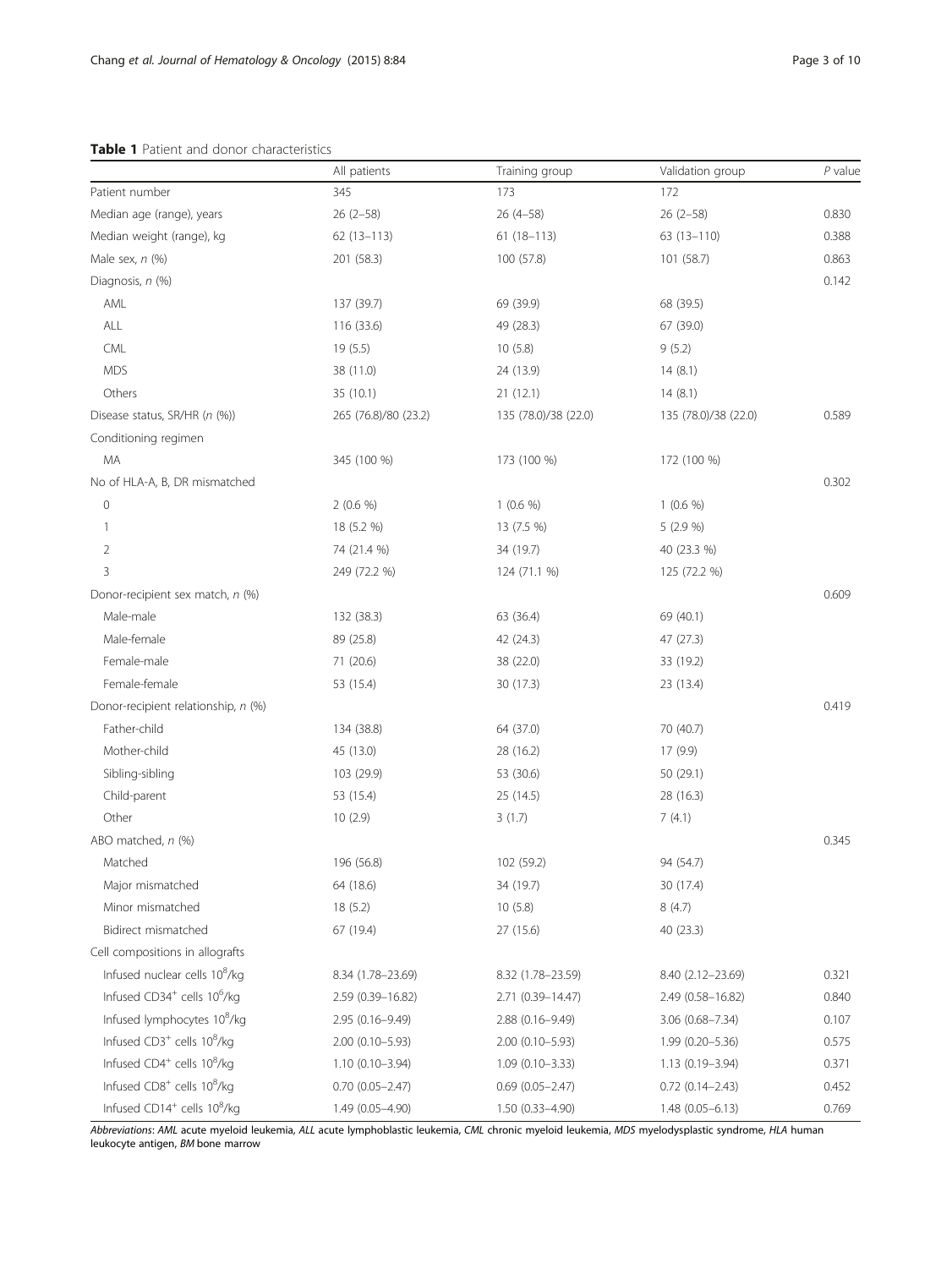#### Transplant outcomes

A total of 342 patients (99.1 %) achieved sustained myeloid engraftment. The median times to neutrophil engraftment and platelet engraftment were 13 days (range, 8–28 days) and 18 days (range, 6–330 days), respectively. The cumulative incidence of primary GF was  $6.4 \pm 1.3$  % and included GR ( $n = 3$ , 0.9  $\pm$  0.5 %) and PGF ( $n = 19$ ,  $5.5 \pm 1.2$  %). At 100 days after transplant, the cumulative incidence of grade 2 to 4 acute graft-versus-host disease (GVHD) was  $42.7 \pm 3.1$  %. After a median follow-up of 384 days (range, 25–784 days), the cumulative incidence of chronic GVHD was  $43.3 \pm 3.1$  %. The 2-year probabilities of relapse, transplant-related mortality (TRM), disease-free survival (DFS), and overall survival (OS) were  $8.8 \pm 1.8$  %,  $18.4 \pm 2.8$  %,  $75.1 \pm 2.9$  %, and  $76.2 \pm 3.0$  %, respectively.

#### Anti-HLA antibodies and DSAs

Of the 345 cases tested, 87 (25.2 %) were anti-HLA antibody positive, including 44 males and 43 females. Of the positive cases, 39 (11.3 %) were DSA positive. Among the 39 cases, 31 had antibodies against HLA class I antigens, 15 had antibodies against HLA class II, and 7 against classes I and II. The MFI was 4726 (range, 504–19,948). Among 144 female cases, the patients with a pregnancy history had a higher anti-HLA antibody positive rate (100 vs. 17.2 %,  $P < 0.001$ ) and a higher DSA positive rate (59.1) vs. 8.2 %,  $P < 0.001$ ) than those without.

#### Association of DSAs on primary GR after transplantation

In this study, we defined a MFI  $\geq$  10,000 of DSAs as a cutoff value for primary GR using receiver operating characteristic curves in all the 345 patients who underwent unmanipulated HBMT due to the low incidence of primary GR [\[1](#page-8-0), [2](#page-8-0), [32](#page-8-0)]. The incidence of primary GR with a MFI  $\geq$ 10,000 was higher than those with a MFI <10,000 (20 vs. 0.3 %,  $P = 0.002$ ) in all the 345 patients. The numbers of patients with primary GR in training and validation sets were two cases and one case, respectively. The higher incidences of primary GR in patients with a MFI  $\geq$  10,000 than those with a MFI < 10,000 were also observed in the training group (16.7 vs. 0.6 %,  $P = 0.041$ ) and the validation group (25.0 vs. 0 %,  $P = 0.023$ ). Univariate analysis showed that factors, including age ( $P = 0.002$ ), disease status ( $P =$ 0.018), donor-recipient relationship ( $P = 0.057$ ), anti-HLA antibodies ( $P < 0.001$ ), and DSAs ( $P < 0.001$ ), were correlated with primary GR after unmanipulated HBMT. Multivariate analysis demonstrated that the presence of DSAs (MFI  $\geq$  10,000) was associated with primary GR (hazard ratio (HR) 71.556, 95 % confidence interval (CI) 6.488–789.129;  $P < 0.001$ ). The onset of primary GR was associated with increased TRM (HR 18.893, 95 % CI 5.538–64.452; P < 0.001), inferior DFS (HR 9.883, 95 % CI 3.005–32.502; P < 0.001), and OS (HR 11.747, 95 % CI  $3.546 - 38.916$ ;  $P < 0.001$ ).

## Association of DSAs with primary PGF after unmanipulated HBMT

We further investigated the effects of DSAs on primary PGF after unmanipulated HBMT. In the training set ( $n = 173$ ), a cutoff value of a DSA MFI ≥2000 was identified to predict the onset of primary PGF. The patients with a MFI ≥2000 experienced a significantly higher incidence of primary PGF than those with a MFI <2000 [27.3 %  $(3/11)$  vs. 1.9 %  $(3/162)$ ,  $P = 0.003$ ]. Multivariate models showed that the presence of DSAs was strongly associated with primary PGF (HR 10.575, 95 % CI 2.029– 55.117;  $P = 0.005$ ). The same threshold of DSAs was applied in the independent validation set of the 172 patients. In the validation group, the incidence of primary PGF was higher in patient with a MFI ≥2000 compared with those with a MFI <2000 [33.3 %  $(6/18)$  vs. 4.5 %  $(7/154)$ ,  $P =$ 0.001]. Multivariate analysis further confirmed the presence of DSAs was independently associated with the onset of primary PGF (HR 3.949, 95 % CI 1.501–10.389;  $P =$ 0.005) after unmanipulated HBMT. After identifying primary GR as a competing risk for primary PGF, the correlation of DSAs with primary PGF was also demonstrated in the training group and the validation group (data not shown).

In the training set, multivariate analysis showed that the onset of primary PGF was independently associated with a higher incidence of TRM (HR 7.114, 95 % CI 2.054–24.639; P = 0.002), inferior DFS (HR 3.356, 95 % CI 1.047-10.759;  $P = 0.042$ ), and OS (HR 3.687, 95 % CI 1.129–12.039;  $P = 0.031$ ). These independent associations of primary PGF with a higher incidence of TRM (HR 5.031, 95 % CI 1.993–12.704; P = 0.001), inferior DFS (HR 3.011, 95 % CI: 1.247–7.617; P = 0.014), and OS (HR 3.530, 95 % CI 1.445–8.626;  $P = 0.006$ ) were confirmed in the validation group.

## Effects of DSA on primary graft failure and transplant outcomes

After separately analyzing the association of DSAs with either primary GR or primary PGF, we further investigated the association of DSAs with primary GF, including both GR and PGF, in all the 345 patients. These patients were classified into three groups, group A included cases that were DSA negative or had a DSA MFI <2000 ( $n =$ 316), group B included cases with a  $2000 \leq \text{MHz} < 10,000$ ( $n = 19$ ), and group C included those with a MFI ≥10,000  $(n = 10)$ . The cumulative incidence of neutrophil engraftment of patients in group A was 100 %, which was significantly higher than the cumulative incidence of group C  $(80.0 \pm 12.6 \%)$ ,  $P = 0.005$  and comparable with group B (94.7  $\pm$  5.1 %, *P* = 0.169) (Fig. [1a](#page-4-0)). The cumulative incidence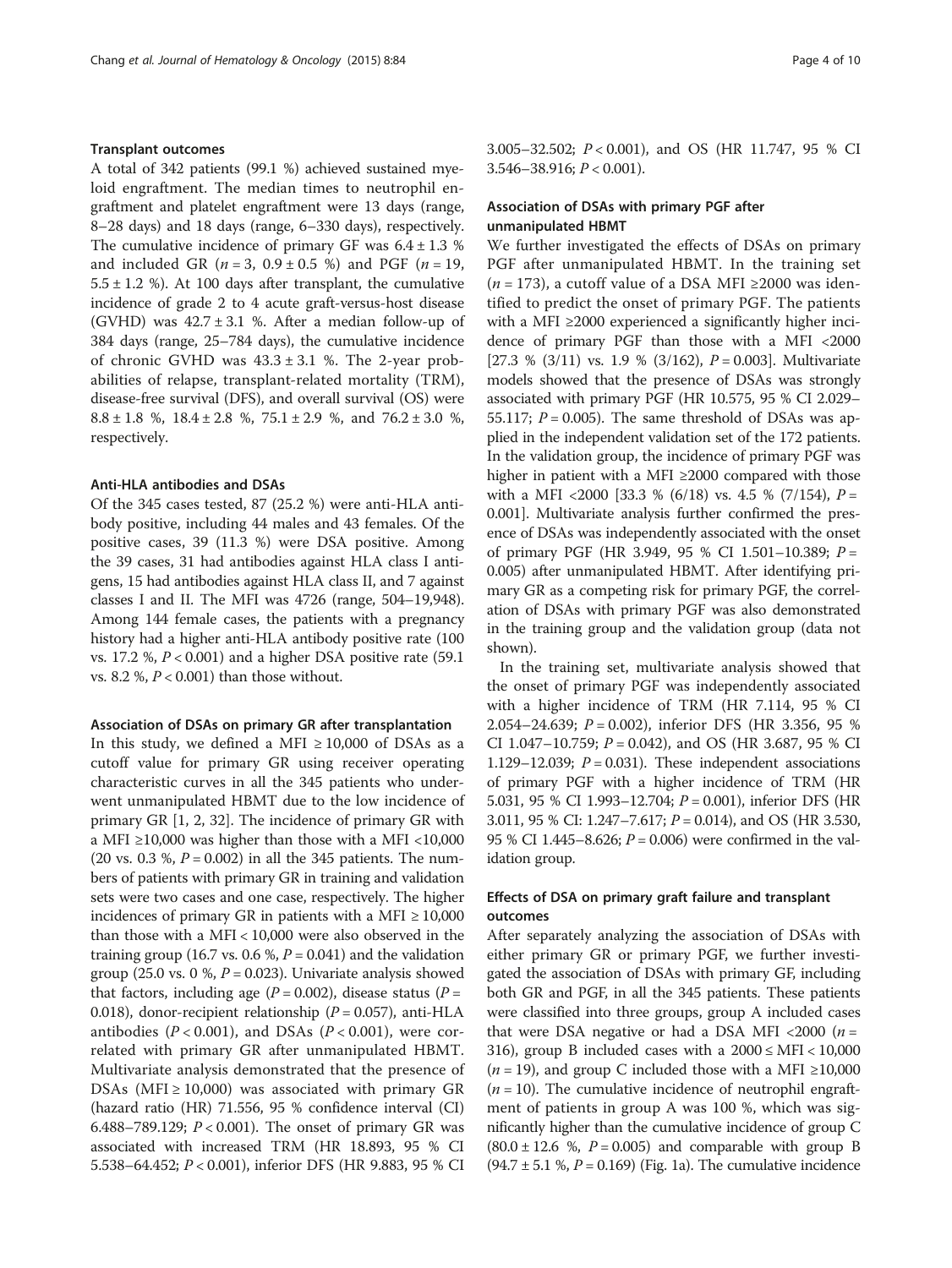<span id="page-4-0"></span>

of platelet engraftment of patients in group A was  $97.1 \pm$ 1.30 %, which was significantly higher than the incidences of group B (93.9  $\pm$  5.9 %, P = 0.030) and group C (77.5  $\pm$ 18.1 %,  $P = 0.004$ ) (Fig. 1b). Multivariate analysis showed that the presence of DSAs was strongly associated with platelet engraftment and primary graft failure, but not neutrophil engraftment (Table 2).

The incidences of primary GF, including GR and PGF, in groups A, B, and C were 3.2 % (10/316), 31.6 % (6/19), and 60 % (6/10), respectively ( $P < 0.001$ ). The cumulative incidences of the TRM rate were 17.2 %, 14.7 %, and 33.3 %, for patients in groups A, B, and C, respectively (Fig. [2a](#page-5-0),  $P = 0.022$ ). The overall survival rates were 77.3, 85.3, and 44.4 % for patients in groups A, B, and C, re-spectively (Fig. [2b](#page-5-0),  $P = 0.015$ ). Multivariate analysis showed that the presence of DSAs was strongly associated with primary GF (Table 2). The onset of primary GF was also independently associated with a higher incidence of TRM and inferior DFS and OS (Table 2 and Fig. [3a, b\)](#page-5-0). As shown in Table [3,](#page-6-0) the causes of death in patients with

|                          | 1111         |                  |       |
|--------------------------|--------------|------------------|-------|
| Primary graft failure    |              |                  |       |
| <b>DSA</b>               |              |                  |       |
| $MFI \ge 10,000$         | 1            |                  |       |
| $2000 \leq MFI < 10,000$ | 0.940        | $0.284 - 3.177$  | 0.919 |
| MFI < 2000               | 0.187        | $0.048 - 0.730$  | 0.016 |
| OS                       |              |                  |       |
| Disease status           | 2.839        | 1.702-4.736      | 0.000 |
| Primary graft failure    |              |                  |       |
| GR                       | 1            |                  |       |
| PGF                      | 0.271        | $0.074 - 1.000$  | 0.050 |
| No primary graft failure | 0.068        | $0.020 - 0.229$  | 0.000 |
| <b>DFS</b>               |              |                  |       |
| Disease status           | 3.593        | 2.212-5.836      | 0.000 |
| PGF                      | 3.125        | 1.564-6.244      | 0.000 |
| GR                       | $\mathbf{1}$ |                  |       |
| PGF                      | 0.284        | $0.077 - 1.044$  | 0.058 |
| No primary graft failure | 0.084        | $0.025 - 0.279$  | 0.000 |
| Relapse                  |              |                  |       |
| Disease status           | 9.906        | 4.099-23.940     | 0.000 |
| <b>TRM</b>               |              |                  |       |
| PGF                      |              |                  |       |
| GR                       | $\mathbf{1}$ |                  |       |
| PGF                      | 0.209        | 0.056-0.790      | 0.021 |
| No primary graft failure | 0.031        | $0.0009 - 0.107$ | 0.000 |
| <b>ANC</b>               |              |                  |       |
| CD34                     | 1.370        | 1.106-1.697      | 0.004 |
| PLT                      |              |                  |       |
| CD34                     | 1.483        | 1.187-1.852      | 0.001 |
| <b>DSA</b>               |              |                  |       |
| MFI ≥ 10,000             | 1            |                  |       |
| $2000 \leq MFI < 10,000$ | 3.074        | 1.137-8.311      | 0.027 |
| MFI < 2000               | 3.301        | 1.358-8.022      | 0.008 |

Table 2 Multivariate analysis of factors associated with transplant outcomes

Abbreviations: HR hazard ratio, CI confidence interval, DSAs donor-specific<br>antibodies, MFI median fluorescence intensity, OS overall survival, GR graft antibodies, MFI median fluorescence intensity, OS overall survival, GR graft<br>rejection, *PGE* poor graft function, DES disease-free survival, TRM transplan rejection, PGF poor graft function, DFS disease-free survival, TRM transplant-<br>related mortality, ANC absolute neutrophil count, PLT platelet related mortality, ANC absolute neutrophil count, PLT platelet

primary GF were mainly infections and hemorrhage, which occurred significantly more often than those without GF  $(P<0.001)$ . There were no effects of DSAs on GVHD and relapse (Table 2).

## **Discussion**

We confirmed the association of DSAs with primary GF, as previously reported [[9, 22\]](#page-8-0), in this prospective study with randomly assigned training and validation sets. This

HR 95 % CI P value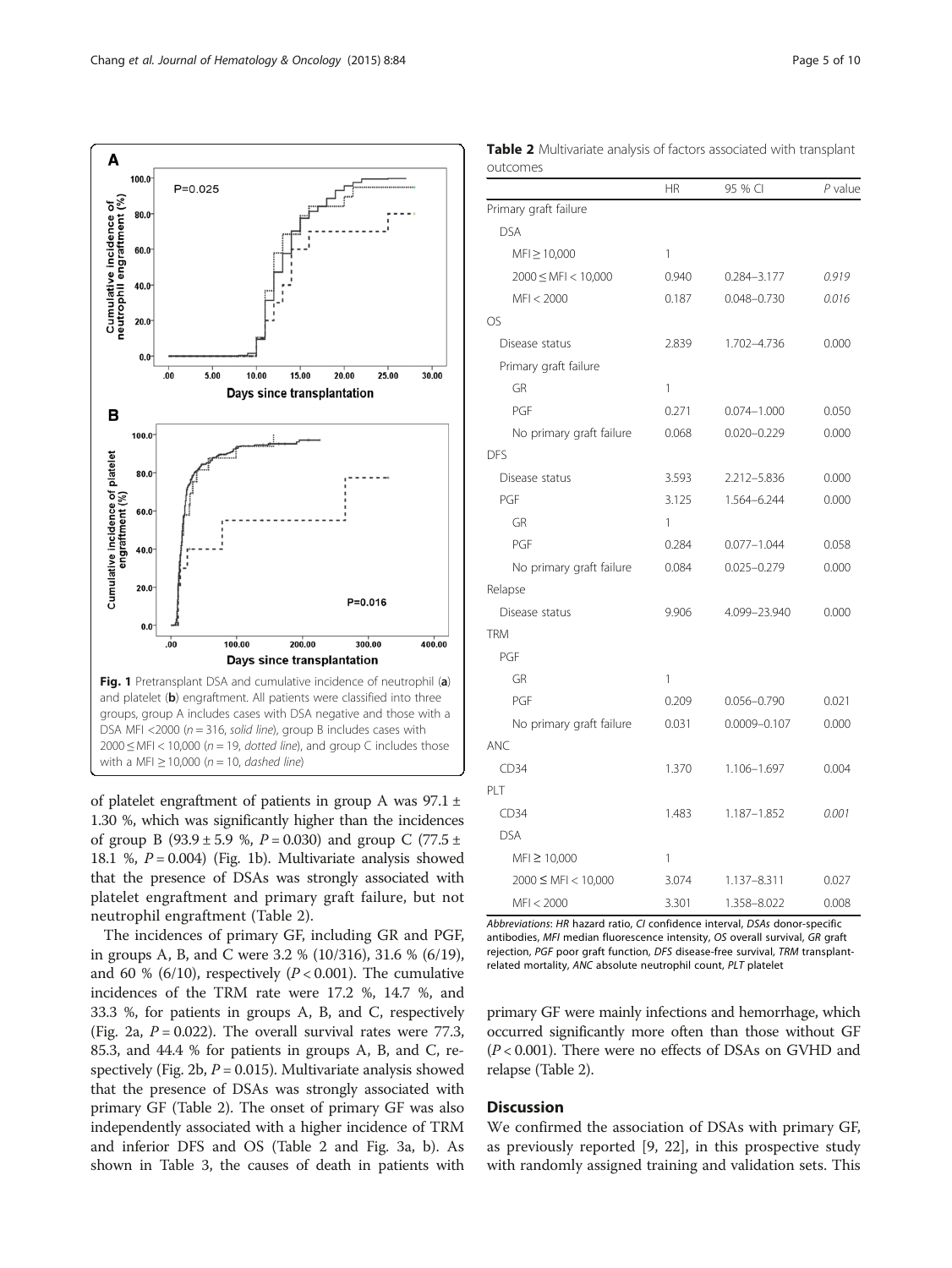<span id="page-5-0"></span>Α

 $(%)$ 

Transplant-related mortality

B

Overall survival (%)

 $50.0$ 

40.0

 $30.0$ 

 $20.0$ 

 $10.0$ 

 $0.0$ 

100.0

80.0

60.0

40.0

20.0

 $0.0$ 

 $P = 0.015$ 

 $\overline{\mathbf{0}}$ 

200.00

400.00

Days sine transplantation

600.00

800.00

 $P = 0.022$ 



DSAs may contribute to the pathophysiology of GF not only in MUDT and UCBT but also in haplo-SCT with T cell depletion or T cell replete. Most importantly, for the first time, we found a correlation between the presence of DSAs and primary PGF, indicating that DSAs may be involved in the pathogenesis of this complication. The finding that primary GF, including both GR and PGF, can result in inferior OS provides evidence that the presence of DSAs must be considered when choosing a haploidentical donor and should be incorporated in the donor selection algorithm [[2, 33\]](#page-8-0).

Our previous reports of a low incidence of primary GR [\[32](#page-8-0), [34\]](#page-8-0) and the association of DSAs with primary GR led us to this investigation of the effects of DSAs on primary PGF in patients receiving our haploidentical transplant protocol. [[1, 2, 32](#page-8-0), [34](#page-8-0)] Importantly, we identified for the first time that a MFI  $\geq$ 2000 was the DSA threshold for primary PGF after haplo-SCT. Our results demonstrated that the presence of DSAs was strongly



associated with the onset of primary PGF, in both the training and validation sets. Moreover, we found that primary PGF was an independent variable, which led to inferior survival. Therefore, except for CD34(+)-selected stem cell boost and other methods [[13, 17\]](#page-8-0), targeting DSAs may provide a novel method to treat PGF, although the DSA MFI threshold for primary PGF needs to be confirmed in other haploidentical transplant modalities.

The definition of a threshold for DSAs, according to MFI, is a premise for analyzing the association of DSAs with primary GF. In CBTs, Takanashi et al. [[30\]](#page-8-0) considered a MFI >1000 to be DSA positive. In a case-control study conducted by Ciurea et al. [[20\]](#page-8-0), a MFI ≥500 was considered positive. In haplo-SCT, MFI values >1500 or 5000 were defined as DSA positive by Ciurea et al. [\[22](#page-8-0)] and Yoshihara et al. [[9](#page-8-0)], respectively. In our study, we identify a MFI ≥10,000 and MFI ≥2000 as the cutoff values for primary GR and primary PGF, respectively. The differences in the reported thresholds of DSAs between other studies [[9](#page-8-0), [20](#page-8-0)–[22\]](#page-8-0) and this report may be related to different transplant protocols and different methods for DSA detection [[9](#page-8-0), [10, 15, 16](#page-8-0), [20](#page-8-0)–[22, 28, 30](#page-8-0)], although these studies demonstrated that the antibody titer is important for the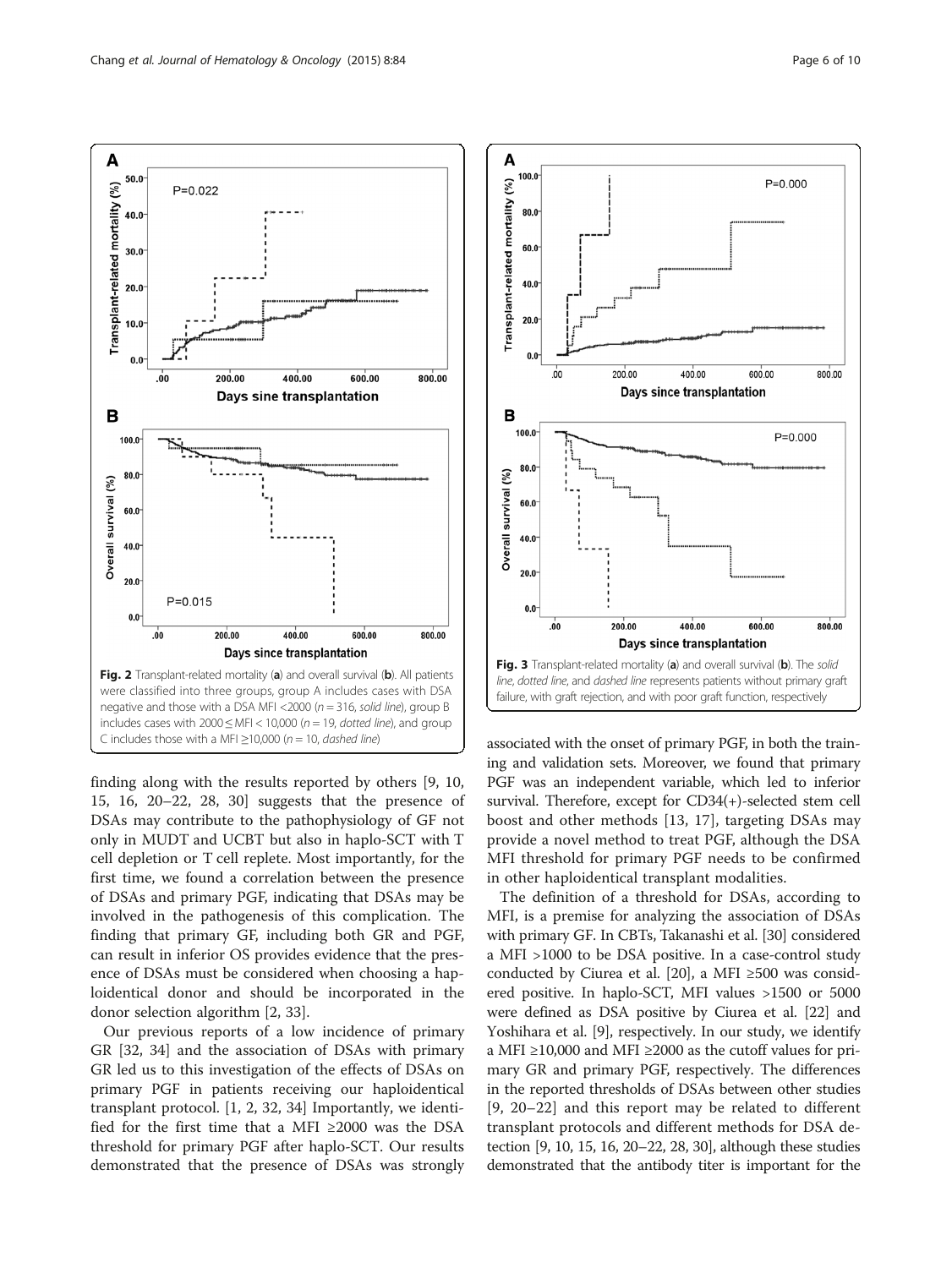| Causes of death <sup>a</sup> | All patients ( $n = 345$ ) | Patients with primary GF $(n = 22)$ | Patients without primary GF ( $n = 323$ ) |
|------------------------------|----------------------------|-------------------------------------|-------------------------------------------|
| Relapse                      | 18 (5.2 %)                 | $1(4.5\%)$                          | 17(5.3%)                                  |
| Infections                   | 27 (7.8 %)                 | 8 (36.4 %)                          | 19 (5.9 %)                                |
| Hemorrhage                   | 7(2.0%                     | $3(13.6\%)$                         | $4(1.2\% )$                               |
| <b>GVHD</b>                  | 3(0.9%                     | $0(0\%)$                            | 3(0.9%                                    |
| Others                       | 8(2.4% )                   | $(4.5\% )$                          | 7(2.1%                                    |

<span id="page-6-0"></span>Table 3 Causes of death for patients who underwent unmanipulated HBMT

Abbreviations: HBMT haploidentical blood and marrow transplantation, GF graft failure, GVHD graft-versus-host disease

 $a$ <sup>a</sup>Indicate the number (%) of patients

effects of DSAs on primary GF. In addition, we observed that high and low antibody titers of DSAs led to GR and PGF, respectively. Both GR and PGF contributed to inferior survival, although the survival was reduced in GR compared with PGF (Fig. [3\)](#page-5-0). Therefore, our results suggest that high and low MFIs of DSAs should be dealt with differently.

After investigating the association of DSAs with GR and PGF, respectively, we further investigated this association of DSAs with primary GF by classifying all the 345 patients into three groups according to the cutoff value of the DSA MFI. We found that patients with a DSA MFI ≥10,000 experienced a significantly lower cumulative incidence of platelet engraftment, but not neutrophil engraftment, after multivariate analysis. This finding is in agreement with a previous study [\[9\]](#page-8-0). The result of the lack of an effect of DSAs on neutrophil engraftment may be related to the routine use of G-CSF in our transplant protocol. [[1, 32\]](#page-8-0) Moreover, the effect of DSAs on primary PGF was also demonstrated in the overall cohort. As demonstrated by Cutler et al. [[21](#page-8-0)] in CBTs, we showed that pretransplant DSAs were associated with a higher TRM rate and inferior survival, although a multicenter study with a larger sample of cases is needed to confirm these effects in multivariate analysis. Our study results support the logical theory that the presence of DSAs results in primary GF and may contribute to inferior survival.

Previous studies demonstrated that DSAs may kill donor cells through antibody-dependent cell-mediated cytotoxicity (ADCC) [\[26\]](#page-8-0), indicating that an immune-mediated mechanism may contribute to the pathogenesis of primary GF. In the present study, the findings that a high MFI of DSAs led to GR and a low MFI resulted in PGF suggest that not only the onset GR but also PGF may involve immune-mediated mechanisms. In renal transplantation, DSAs may result in allograft injury though endothelial cell apoptosis [[35](#page-8-0), [36](#page-8-0)]. In systemic sclerosis, the ADCC effect via the Fas pathway can lead to bone marrow (BM) endothelial cell apoptosis [\[37](#page-8-0)]. Based on previous reports [[35](#page-8-0), [36](#page-8-0)] and the results of this study, it is conceivable that higher titers of DSAs directed against antigens expressed by all full donor cells may lead to necrosis, resulting in primary GR. While, lower titers of DSAs directed against antigens of donor cells may cause apoptosis and the onset of primary PGF. [[14, 15](#page-8-0)] Our study suggests that abnormalities in the BM microenvironment, especially endothelial progenitor cells (EPCs), may cause PGF. [[14](#page-8-0)] Therefore, the effects of DSAs on the BM microenvironment, especially EPCs, during the development of primary GF should be further investigated.

## Conclusions

The findings of this study confirmed the effects of DSAs on primary GR. Impressively, we, for the first time, demonstrated that the presence of DSAs might contribute to the pathogenesis of primary PGF after unmanipulated HBMT. Due to the involvement of DSAs in primary GF, including GR and PGF, and inferior survival, the proportions of DSAs can be used in haploidentical transplant settings to decide who is the best donor [\[2](#page-8-0), [33](#page-8-0)].

## Methods

#### Study cohort

Patients who underwent unmanipulated HBMT were eligible for this study and prospectively enrolled. All cases were treated according to our institutional transplant protocol, as previously described in detail [\[1, 32, 34](#page-8-0)]. A total of 345 subjects were recruited between May 2012 and March 2014. These cases were randomly selected as part of the training group ( $n = 173$ ) or validation group  $(n = 172)$ . The protocol was approved by the Institutional Review Board of Peking University and signed informed consent was obtained from all the subjects. This study was conducted in accordance with the Declaration of Helsinki.

## Transplant protocol

Institutional protocols for unmanipulated HBMT have been previously described [\[32, 34\]](#page-8-0). In brief, the conditioning therapy was consisted of cytarabine (4  $g/m^2$ /day, on days −10 to −9), busulfan (3.2 mg/kg/day, intravenously on days -8 to -6), cyclophosphamide (1.8 g/m<sup>2</sup>/day, on days −5 to −4), 1-(2-chloroethyl)-3-(4-methylcyclohexyl)- 1-nitrosourea (Me-CCNU, 250 mg/m2 , once on day −3), and ATG (2.5 mg/kg/ day, rabbit; Sang Stat, Lyon, France, on days −5 to −2) [[38](#page-8-0)]. All transplant recipients received mixture allografts of G-CSF-mobilized bone marrow and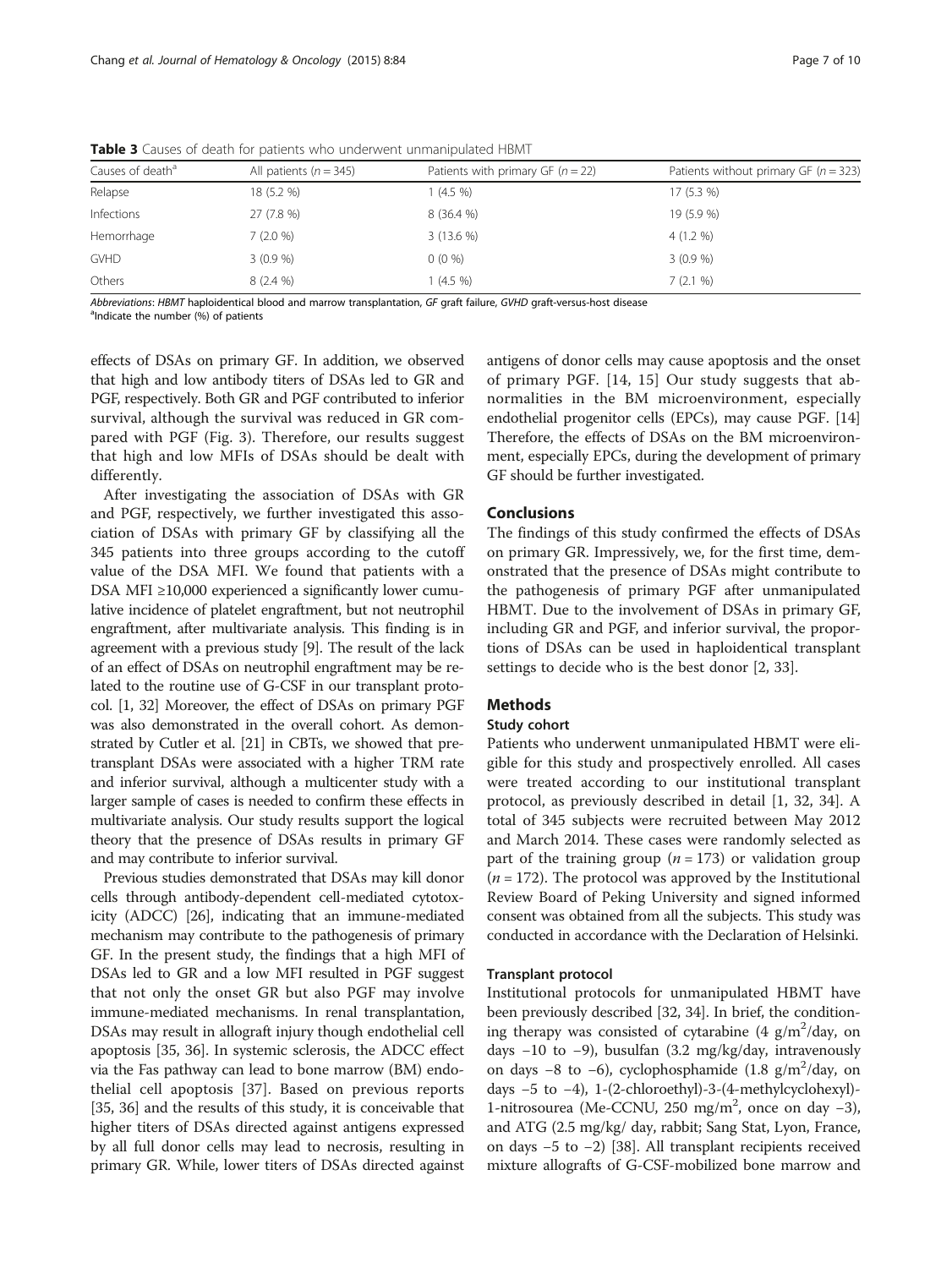peripheral blood stem cell harvests. Cyclosporine A, mycophenolate mofetil, and short-term methotrexate were used for prophylaxis of GVHD [\[39](#page-8-0)]. Cytomegalovirus (CMV) and Epstein-Barr virus (EBV) monitoring and prevention and donor lymphocyte infusion were performed according to previous studies [\[34,](#page-8-0) [40](#page-9-0), [41](#page-9-0)].

#### Methodology to detect anti-HLA antibodies

Patient plasma/serum was screened for class I (i.e., HLA-A,-B,-C) and class II (i.e., HLA-DR) HLA antibodies with a LABScreen Mixed Kit (One Lambda, Canoga Park, CA, USA). The samples (7 uL) were incubated with mixed HLA class I- and class II-coated microspheres for 30 min in the dark under gentle agitation. The specimens were then washed before being incubated with anti-human immunoglobulin G-conjugated fluorescein isothiocyanate as described above for the first incubation. Next, the samples were analyzed with a Luminex 200 flow analyzer (Luminex, Austin, TX, USA), and the data were analyzed with the HLA Fusion 3.2 software (One Lambda). The MFI of anti-HLA antibodies was obtained from the output file generated by the flow analyzer and adjusted for the background signal using the formula: sample beads − negative control beads. The samples with a MFI >500 were further tested for the specificity of the antibody, using a LABScreen Single Antigen Kit (One Lambda). The MFI was adjusted for the background signal using the formula described above. The patients and donors underwent HLA allele typing of at least the A, B, and DRB1 loci routinely.

## Definitions and evaluation

Neutrophil engraftment was defined as achieving an ANC of  $0.5 \times 10^9$ /L or greater for three consecutive days, and platelet recovery was defined as achieving a platelet count of  $20 \times 10^9$ /L or greater, without platelet transfusions, for seven days. A Hb level of at least 80 g/L without transfusion support is the accepted threshold for red cell engraftment [\[12\]](#page-8-0). Full donor chimerism was defined as ≥95 % leukocytes of donor origin in peripheral blood or marrow samples, measured according to our previous report. [[14](#page-8-0)] Mixed chimerism was defined as more than 5 % but less than 95 % leukocytes of donor origin.

Primary GF included GR and PGF. As described in the introduction, GR is the failure to engraft neutrophils (ANC  $\leq 0.5 \times 10^9$ /L) by day +28 for three consecutive days and the absence of donor hematopoiesis. Because delayed red cell engraftment may happen for many months post-transplant and is more difficult to evaluate in an unarguable manner, in the present study, primary PGF was defined as the presence of three cytopenic counts (ANC ≤0.5 × 10<sup>9</sup>/L, platelet ≤20 × 10<sup>9</sup>/L, or hemoglobin (Hb)  $\leq 80$  g/L) beyond day +28 with a transfusion requirement associated with hypoplastic-aplastic BM, in

the presence of complete donor chimerism. The patients with evidence of severe GVHD or hematologic relapse were excluded [[14](#page-8-0)].

The diagnosis and grading of acute and chronic GVHD was assigned by the transplant center using standard criteria [\[42, 43](#page-9-0)]. Transplant-related mortality (TRM), relapse, DFS, and overall survival (OS) was defined according to our previous studies [\[2](#page-8-0), [32](#page-8-0), [34\]](#page-8-0).

#### Statistical analysis

The patient baseline characteristics were reported descriptively. The Fisher exact test or Wilcoxon rank sum test was used for two-group comparisons. Death without engraftment was considered a competing risk for engraftment, primary GR, and primary PGF, while primary GR was considered a competing risk for primary PGF. The surviving patients were censored at their date of last known follow-up. The log-rank test was used for comparisons of Kaplan-Meier curves, and a Gray test was used for comparisons of cumulative incidence curves. Potential prognostic factors for OS, DFS, relapse, TRM, and engraftment were examined in proportional hazards models. To explore whether the DSA intensity, measured as MFI, predicted primary GF, including GR and PGF, an analysis of receiver operator characteristics was performed. Cox regression models were developed to test the impact of variables on primary GF. Unless otherwise specified, P values are based on two-sided hypothesis tests. Alpha was set at 0.05. We used SPSS 16.0 (Mathsoft, Seattle, WA, USA) for most analyses.

#### Competing interests

The authors declare that they have no competing interests.

#### Authors' contributions

HXJ designed the research. CYJ and ZXY performed the experiments. HXJ, CYJ, and ZXY analyzed the data. XLP, ZXH, WY, HW, CH, WFR, MXD, ZYY, HMR, ZXS, KY, and LKY provided technical and clinical expertise. CYJ and ZXY wrote the manuscript. HXJ edited the manuscript. All authors have read and approved the final manuscript.

#### Acknowledgements

This work was supported (in part) by the National High Technology Research and Development Program of China (Program 863) (Grant No. 2013AA020401), the Milstein Medical Asian American Partnership Foundation, The Key Program of National Natural Science Foundation of China (Grant No. 81230013), and the Scientific Research Foundation for Capital Medicine Development (Grant No. 2011-4022-08). We would like to thank San Francisco Edit ([www.sfedit.net](http://www.sfedit.net/)) for their assistance in editing this manuscript. We thank every faculty member who has participated in these studies. This study has been presented in part as an oral presentation at the 41st Annual Meeting of the EBMT (23 March 2015) in Istanbul, Turkey.

#### Author details

<sup>1</sup> Peking University People's Hospital, Peking University Institute of Hematology, Beijing Key Laboratory of Hematopoietic Stem Cell Transplantation, No. 11 South Street of Xizhimen, Xicheng District, Beijing 100044, Peoples' Republic of China. <sup>2</sup> Peking-Tsinghua Center for Life Sciences, Beijing 100871, China. <sup>3</sup>Collaborative Innovation Center of Hematology, Peking University, Beijing, China.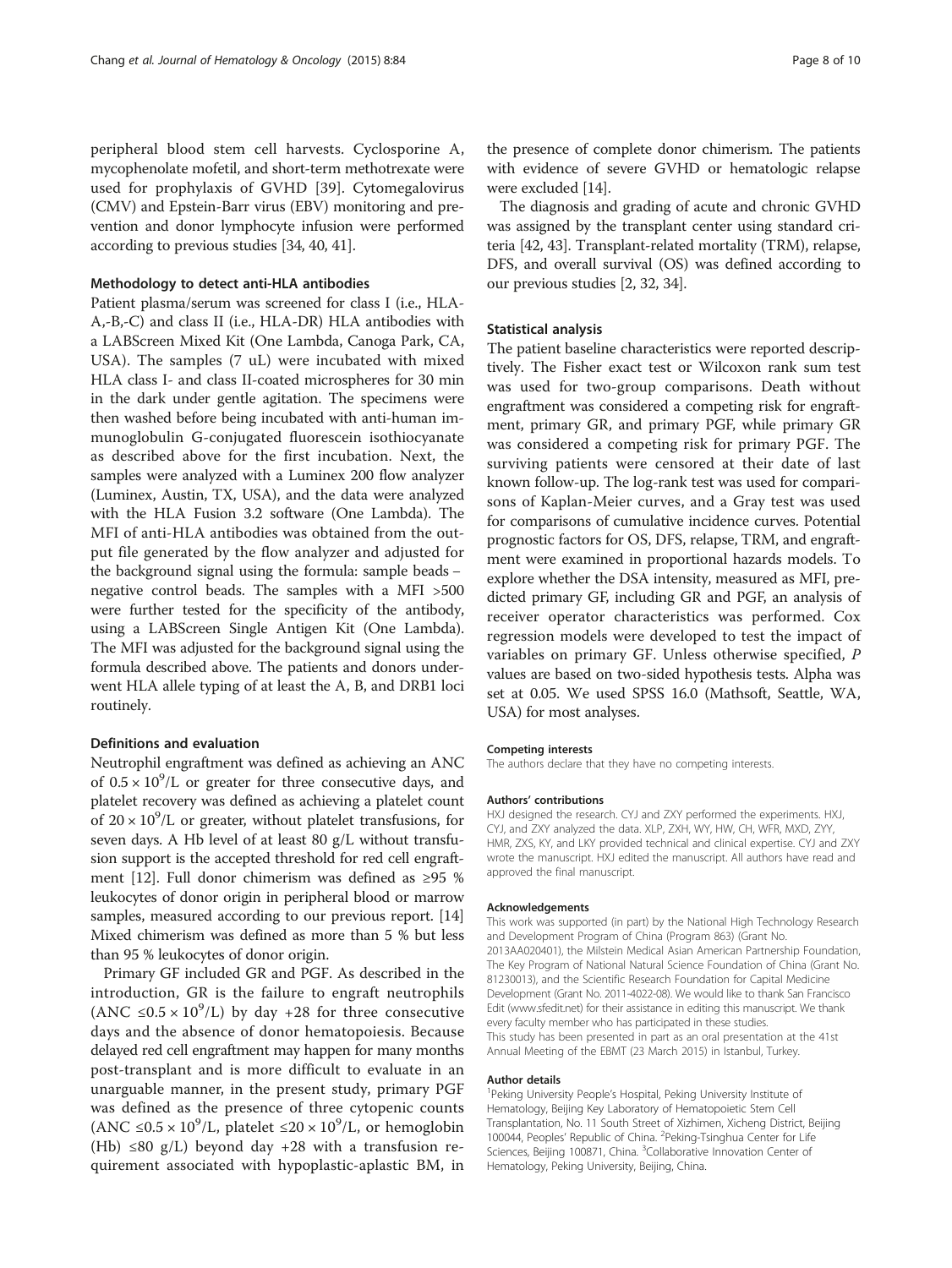## <span id="page-8-0"></span>Received: 4 June 2015 Accepted: 1 July 2015 Published online: 10 July 2015

#### References

- 1. Chang YJ, Huang XJ. Haploidentical hematopoietic stem cell transplantation with unmanipulated granulocyte colony stimulating factor mobilized marrow and blood grafts. Curr Opin Hematol. 2012;19(6):454–61.
- 2. Wang Y, Chang YJ, Xu LP, Liu KY, Liu DH, Zhang XH, et al. Who is the best donor for a related HLA haplotype-mismatched transplant? Blood. 2014;124(6):843–50.
- 3. Reisner Y, Hagin D, Martelli MF. Haploidentical hematopoietic transplantation: current status and future perspectives. Blood. 2011;118(23):6006–17.
- 4. Federmann B, Bornhauser M, Meisner C, Kordelas L, Beelen DW, Stuhler G, et al. Haploidentical allogeneic hematopoietic cell transplantation in adults using CD3/CD19 depletion and reduced intensity conditioning: a phase II study. Haematologica. 2012;97(10):1523–31.
- 5. Aversa F, Terenzi A, Tabilio A, Falzetti F, Carotti A, Ballanti S, et al. Full haplotype-mismatched hematopoietic stem-cell transplantation: a phase II study in patients with acute leukemia at high risk of relapse. J Clin Oncol. 2005;23(15):3447–54.
- 6. Wang L, Xiao H, Zhang X, Wang C, Huang H. The role of telomeres and telomerase in hematologic malignancies and hematopoietic stem cell transplantation. J Hematol Oncol. 2014;7:61.
- 7. Baron F, Zachee P, Maertens J, Kerre T, Ory A, Seidel L, et al. Non-myeloablative allogeneic hematopoietic cell transplantation following fludarabine plus 2 Gy TBI or ATG plus 8 Gy TLI: a phase II randomized study from the Belgian Hematological Society. J Hematol Oncol. 2015;8(1):4.
- 8. Luznik L, O'Donnell PV, Symons HJ, Chen AR, Leffell MS, Zahurak M, et al. HLA-haploidentical bone marrow transplantation for hematologic malignancies using nonmyeloablative conditioning and high-dose, posttransplantation cyclophosphamide. Biol Blood Marrow Transplant. 2008;14(6):641–50.
- Yoshihara S, Maruya E, Taniguchi K, Kaida K, Kato R, Inoue T, et al. Risk and prevention of graft failure in patients with preexisting donor-specific HLA antibodies undergoing unmanipulated haploidentical SCT. Bone Marrow Transplant. 2012;47(4):508–15.
- 10. Spellman S, Bray R, Rosen-Bronson S, Haagenson M, Klein J, Flesch S, et al. The detection of donor-directed, HLA-specific alloantibodies in recipients of unrelated hematopoietic cell transplantation is predictive of graft failure. Blood. 2010;115(13):2704–8.
- 11. Ball LM, Bernardo ME, Roelofs H, Lankester A, Cometa A, Egeler RM, et al. Cotransplantation of ex vivo expanded mesenchymal stem cells accelerates lymphocyte recovery and may reduce the risk of graft failure in haploidentical hematopoietic stem-cell transplantation. Blood. 2007;110(7):2764–7.
- 12. Shah VO, Civin CI, Loken MR. Flow cytometric analysis of human bone marrow. IV. Differential quantitative expression of T-200 common leukocyte antigen during normal hemopoiesis. J Immunol. 1988;140(6):1861–7.
- 13. Locatelli F, Lucarelli B, Merli P. Current and future approaches to treat graft failure after allogeneic hematopoietic stem cell transplantation. Expert Opin Pharmacother. 2014;15(1):23–36.
- 14. Kong Y, Chang YJ, Wang YZ, Chen YH, Han W, Wang Y, et al. Association of an impaired bone marrow microenvironment with secondary poor graft function after allogeneic hematopoietic stem cell transplantation. Biol Blood Marrow Transplant. 2013;19(10):1465–73.
- 15. Nordlander A, Mattsson J, Sundberg B, Sumitran-Holgersson S. Novel antibodies to the donor stem cell population CD34+/VEGFR-2+ are associated with rejection after hematopoietic stem cell transplantation. Transplantation. 2008;86(5):686–96.
- 16. Yoshihara S, Taniguchi K, Ogawa H, Saji H. The role of HLA antibodies in allogeneic SCT: is the 'type-and-screen' strategy necessary not only for blood type but also for HLA? Bone Marrow Transplant. 2012;47(12):1499–506.
- 17. Klyuchnikov E, El-Cheikh J, Sputtek A, Lioznov M, Calmels B, Furst S, et al. CD34(+)-selected stem cell boost without further conditioning for poor graft function after allogeneic stem cell transplantation in patients with hematological malignancies. Biol Blood Marrow Transplant. 2014;20(3):382–6.
- 18. Laughlin MJ, Eapen M, Rubinstein P, Wagner JE, Zhang MJ, Champlin RE, et al. Outcomes after transplantation of cord blood or bone marrow from unrelated donors in adults with leukemia. N Engl J Med. 2004;351(22):2265–75.
- 19. Kato M, Matsumoto K, Suzuki R, Yabe H, Inoue M, Kigasawa H, et al. Salvage allogeneic hematopoietic SCT for primary graft failure in children. Bone Marrow Transplant. 2013;48(9):1173–8.
- 20. Ciurea SO, Thall PF, Wang X, Wang SA, Hu Y, Cano P, et al. Donor-specific anti-HLA Abs and graft failure in matched unrelated donor hematopoietic stem cell transplantation. Blood. 2011;118(22):5957–64.
- 21. Cutler C, Kim HT, Sun L, Sese D, Glotzbecker B, Armand P, et al. Donor-specific anti-HLA antibodies predict outcome in double umbilical cord blood transplantation. Blood. 2011;118(25):6691–7.
- 22. Ciurea SO, de Lima M, Cano P, Korbling M, Giralt S, Shpall EJ, et al. High risk of graft failure in patients with anti-HLA antibodies undergoing haploidentical stem-cell transplantation. Transplantation. 2009;88(8):1019–24.
- 23. Di Bartolomeo P, Santarone S, De Angelis G, Picardi A, Cudillo L, Cerretti R, et al. Haploidentical, unmanipulated, G-CSF-primed bone marrow transplantation for patients with high-risk hematologic malignancies. Blood. 2013;121(5):849–57.
- 24. Luo Y, Xiao H, Lai X, Shi J, Tan Y, He J, et al. T-cell-replete haploidentical HSCT with low-dose anti-T-lymphocyte globulin compared with matched sibling HSCT and unrelated HSCT. Blood. 2014;124(17):2735–43.
- 25. Bolanos-Meade J, Fuchs EJ, Luznik L, Lanzkron SM, Gamper CJ, Jones RJ, et al. HLA-haploidentical bone marrow transplantation with posttransplant cyclophosphamide expands the donor pool for patients with sickle cell disease. Blood. 2012;120(22):4285–91.
- 26. Barge AJ, Johnson G, Witherspoon R, Torok-Storb B. Antibody-mediated marrow failure after allogeneic bone marrow transplantation. Blood. 1989;74(5):1477–80.
- 27. Taylor PA, Ehrhardt MJ, Roforth MM, Swedin JM, Panoskaltsis-Mortari A, Serody JS, et al. Preformed antibody, not primed T cells, is the initial and major barrier to bone marrow engraftment in allosensitized recipients. Blood. 2007;109(3):1307–15.
- 28. Ruggeri A, Rocha V, Masson E, Labopin M, Cunha R, Absi L, et al. Impact of donor-specific anti-HLA antibodies on graft failure and survival after reduced intensity conditioning-unrelated cord blood transplantation: a Eurocord, Societe Francophone d'Histocompatibilite et d'Immunogenetique (SFHI) and Societe Francaise de Greffe de Moelle et de Therapie Cellulaire (SFGM-TC) analysis. Haematologica. 2013;98(7):1154–60.
- 29. Terasaki PI, Ozawa M, Castro R. Four-year follow-up of a prospective trial of HLA and MICA antibodies on kidney graft survival. Am J Transplant. 2007;7(2):408–15.
- 30. Takanashi M, Atsuta Y, Fujiwara K, Kodo H, Kai S, Sato H, et al. The impact of anti-HLA antibodies on unrelated cord blood transplantations. Blood. 2010;116(15):2839–46.
- 31. Gladstone DE, Zachary AA, Fuchs EJ, Luznik L, Kasamon YL, King KE, et al. Partially mismatched transplantation and human leukocyte antigen donorspecific antibodies. Biol Blood Marrow Transplant. 2013;19(4):647–52.
- 32. Wang Y, Liu DH, Liu KY, Xu LP, Zhang XH, Han W, et al. Long-term followup of haploidentical hematopoietic stem cell transplantation without in vitro T cell depletion for the treatment of leukemia: nine years of experience at a single center. Cancer. 2013;119(5):978–85.
- 33. Ciurea SO, Champlin RE. Donor selection in T cell-replete haploidentical hematopoietic stem cell transplantation: knowns, unknowns, and controversies. Biol Blood Marrow Transplant. 2013;19(2):180–4.
- 34. Wang Y, Fu HX, Liu DH, Xu LP, Zhang XH, Chang YJ, et al. Influence of two different doses of antithymocyte globulin in patients with standard-risk disease following haploidentical transplantation: a randomized trial. Bone Marrow Transplant. 2014;49(3):426–33.
- 35. Cailhier JF, Laplante P, Hebert MJ. Endothelial apoptosis and chronic transplant vasculopathy: recent results, novel mechanisms. Am J Transplant. 2006;6(2):247–53.
- 36. Gloor J, Cosio F, Lager DJ, Stegall MD. The spectrum of antibody-mediated renal allograft injury: implications for treatment. Am J Transplant. 2008;8(7):1367–73.
- 37. Del Papa N, Quirici N, Soligo D, Scavullo C, Cortiana M, Borsotti C, et al. Bone marrow endothelial progenitors are defective in systemic sclerosis. Arthritis Rheum. 2006;54(8):2605–15.
- 38. Liu H, Zhai X, Song Z, Sun J, Xiao Y, Nie D, et al. Busulfan plus fludarabine as a myeloablative conditioning regimen compared with busulfan plus cyclophosphamide for acute myeloid leukemia in first complete remission undergoing allogeneic hematopoietic stem cell transplantation: a prospective and multicenter study. J Hematol Oncol. 2013;6:15.
- 39. Lai YR, Chen YH, Hu DM, Jiang M, Liu QF, Liu L, et al. Multicenter phase II study of a combination of cyclosporine a, methotrexate and mycophenolate mofetil for GVHD prophylaxis: results of the Chinese Bone Marrow Transplant Cooperative Group (CBMTCG). J Hematol Oncol. 2014;7:59.